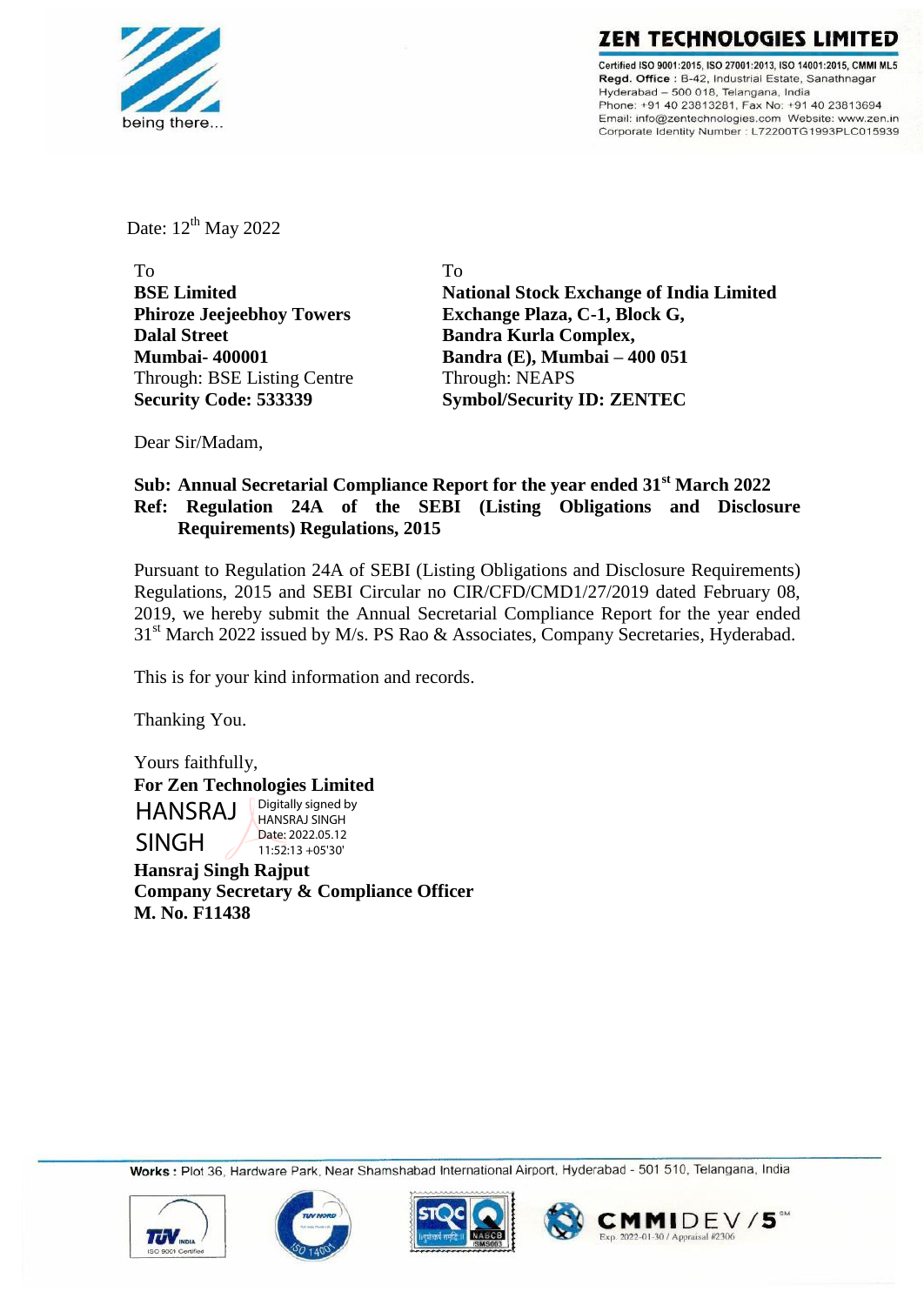

#### **SECRETARIAL COMPLIANCE REPORT**

**OF** 

#### **ZEN TECHNOLOGIES LIMITED**

### **FOR THE FINANCIAL YEAR ENDED 31st MARCH, 2022**

- We, P.S. RAO & ASSOCIATES, Company Secretaries, have examined:
- (a) All the documents and records made available to us and the explanation provided by **ZEN TECHNOLOGIES LIMITED,** having its registered office at office at B-42, Industrial Estate, Sanath Nagar, TG- 500018 hereinafter referred to as **"the listed entity";**
- (b) The filings/ submissions made by the listed entity to the Stock Exchanges;
- (c) Website of the listed entity; and
- (d) any other document/ filing, as may be relevant, which has been relied upon to make this certification,

for the year ended **March 31, 2022** ("April 01, 2021 to March 31, 2022"), in respect of compliance with the provisions of:

- (a) The Securities and Exchange Board of India Act, 1992 ("SEBI Act") and the regulations, circulars and guidelines issued thereunder; and
- (b) The Securities Contracts (Regulation) Act, 1956 (''SCRA"), the rules made thereunder and the regulations, circulars, guidelines issued thereunder by the Securities and Exchange Board of India ("SEBI")

The specific Regulations, whose provisions and the circulars/ guidelines issued thereunder, have been examined include:

- (a) Securities and Exchange Board of India (Listing Obligations and Disclosure Requirements) Regulations, 2015;
- (b) Securities and Exchange Board of India (Issue of Capital and Disclosure Requirements) Regulations, 2018;

Contd .........2

Cost-

& ASSO

Hyderabad

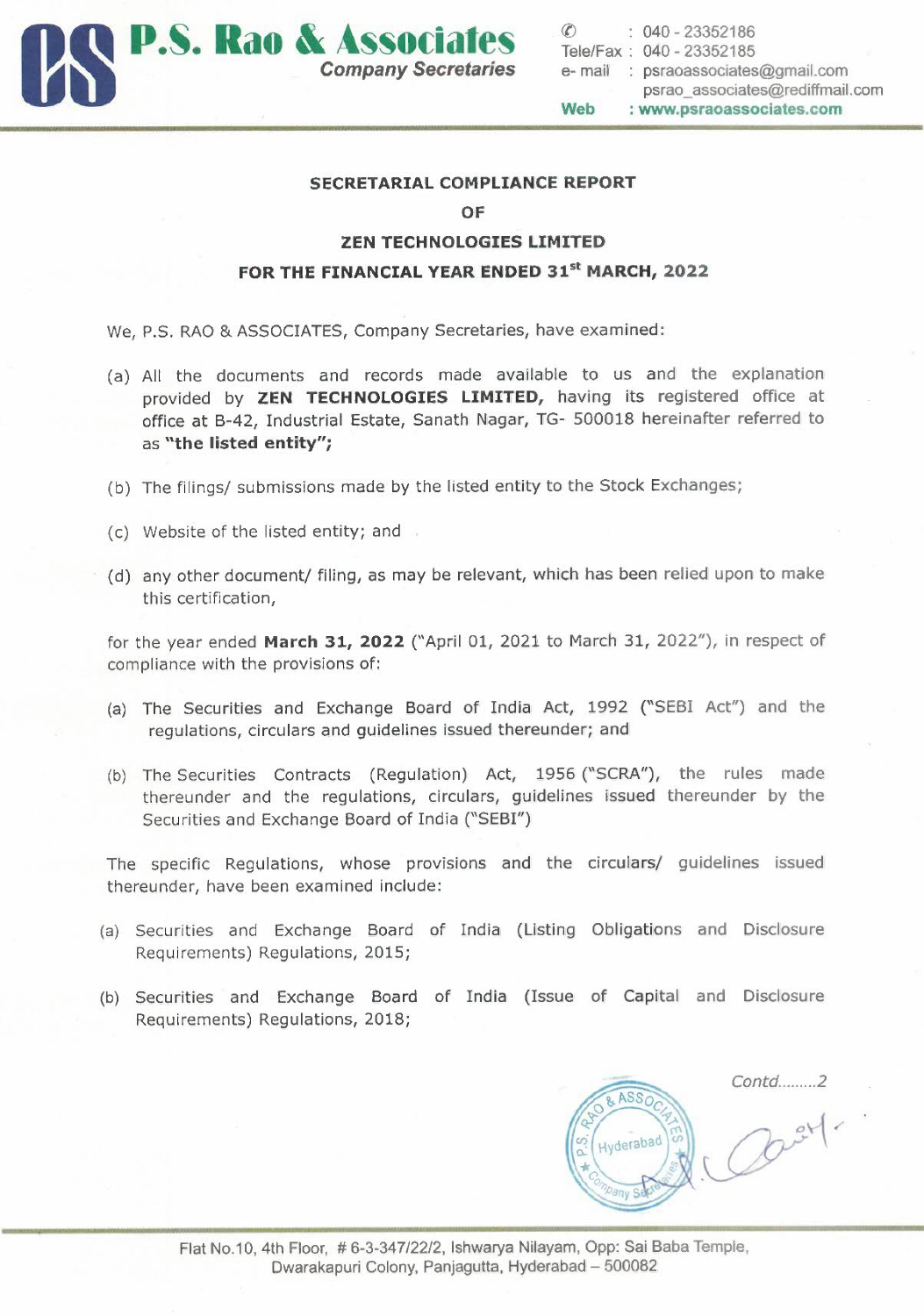- (c) Securities and Exchange Board of India (Substantial Acquisition of Shares and Takeovers) Regulations, 2011;
- (d) Securities and Exchange Board of India (Buyback of Securities) Regulations, 2018; *Not applicable to the listed entity during the audit period;*
- (e) Securities and Exchange Board of India (Share Based Employee Benefits) Regulations, 2014;
- (f) Securities and Exchange Board of India (Share Based Employee Benefits and Sweat Equity) Regulations, 2021
- (g) Securities and Exchange Board of India (Issue and Listing of Debt Securities) Regulations, 2008; - *Not applicable to the listed entity for the audit period;*
- (h) Securities and Exchange Board of India (Issue and Listing of Non- Convertible and Redeemable Preference Shares) Regulations, 2013- *Not applicable to the listed entity for the audit period;*
- (i) Securities and Exchange Board of India (Prohibition of Insider Trading) Regulations, 2015;
- (j) The Depositories Act, 1996;
- (k) Securities and Exchange Board of India (Depositories and Participants) Regulations, 2018; and
- (I) The Securities and Exchange Board of India (Registrars to an issue and Share Transfer Agents) Regulations, 1993 and the circulars/ guidelines issued thereunder;

and based on the above examination, we hereby report that, during the review period:

- a. The listed entity has complied with the provisions of the above regulations and circulars/guidelines issued thereunder;
- b. The listed entity has maintained proper records under the provisions of the above regulations and circulars/ guidelines issued thereunder insofar as it appears from our examination of those records;
- c. The following are the actions taken against the listed entity/ its promoters/ directors/ material subsidiaries either by SEBI or by Stock Exchanges (including under the Standard Operating Procedures issued by SEBI through various circulars) under the aforesaid Acts/ Regulations and circulars/ guidelines issued thereunder: